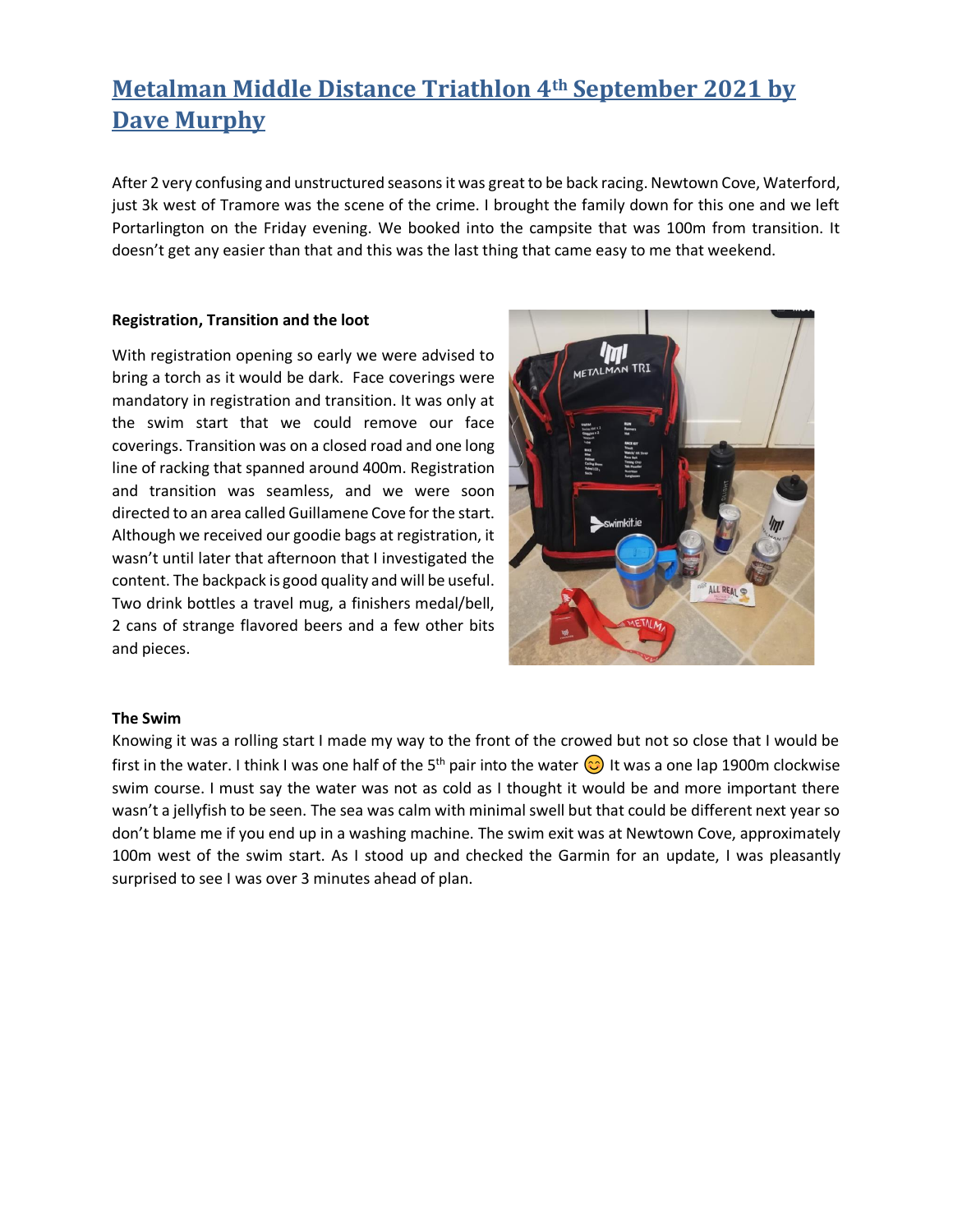

## **T1**

The run from the swim exit to transition was nasty. My trusty Garmin recorded 120m of elevation in transition alone. The road surface was also terrible with a coarse stone surface. As the transition from swim exit to bike start was 600m there was lots of oohs and aahs because of the underfoot conditions. By the time I got to my bike I considered taking my shoes off the pedals to save my feet from what felt like running on nails. This being the inaugural year we will learn from our mistakes and leave a spare pair of runners that can be picked up along the way. Some were wise enough to have done that this year. Thankfully I soon found myself sitting on my bike.

### **The Cycle**

Nothing much to report on for the 90k bike course except the last 20k was torture. I'm not saying the first 70k was easy, rather the last 20k was ridiculously tough. Hills so steep that you couldn't but give your max to get to the top. 920m of elevation over the 90k is fairly tough. The course in general had a good surface and was reasonably well marshalled. On some roundabouts there were no marshalls but the road was marked with directional arrows so there was no switching off allowed or you could easily find yourself in Skibbereen or Drogheda.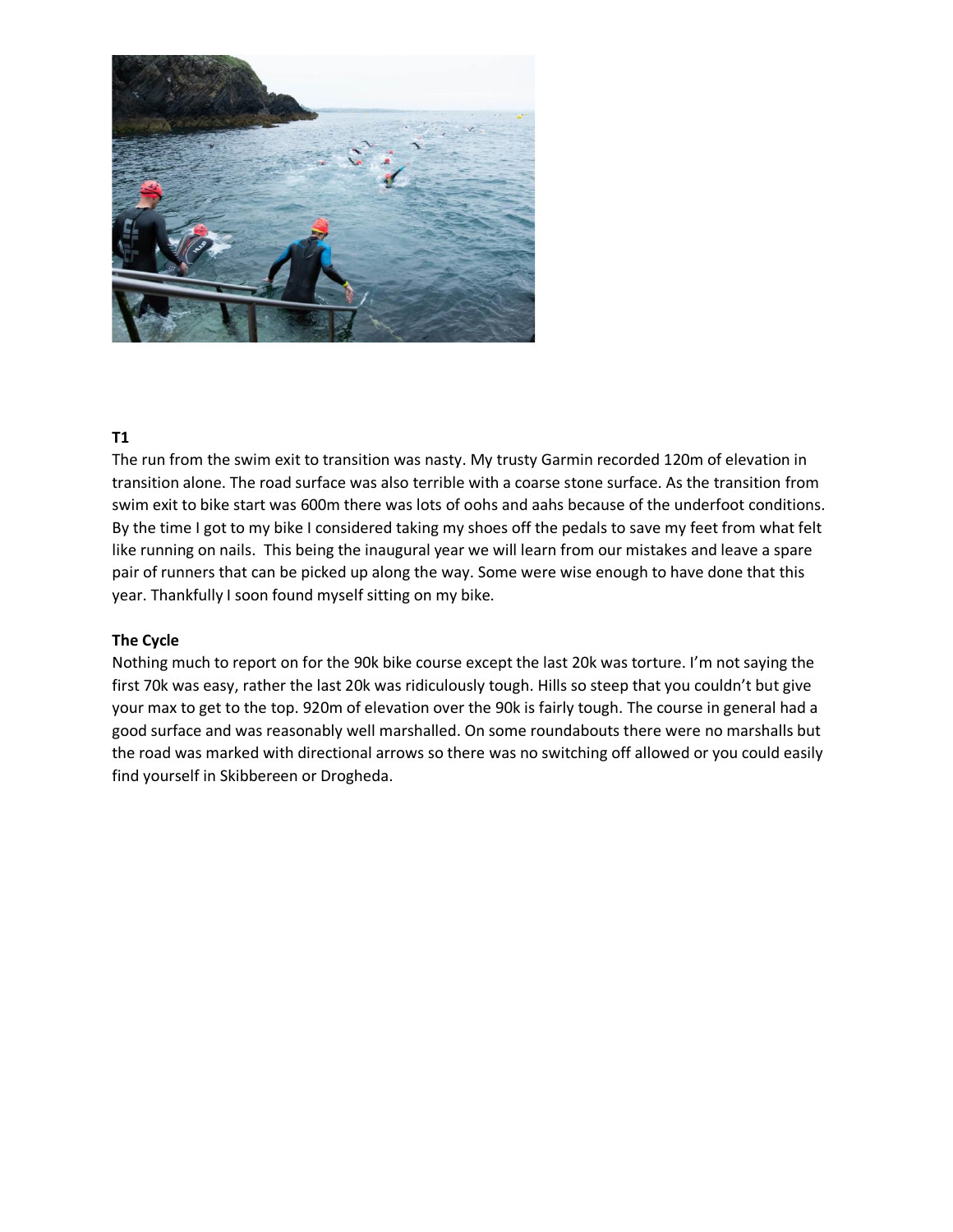

## **T2**

I remembered the feet and the oohs and aahs so I dismounted with my shoes still on. Nothing to report here either except you had to run all the way down through transition to ensure a neutral transition. This made T2 800m.

**The worst experience of my life The Run**